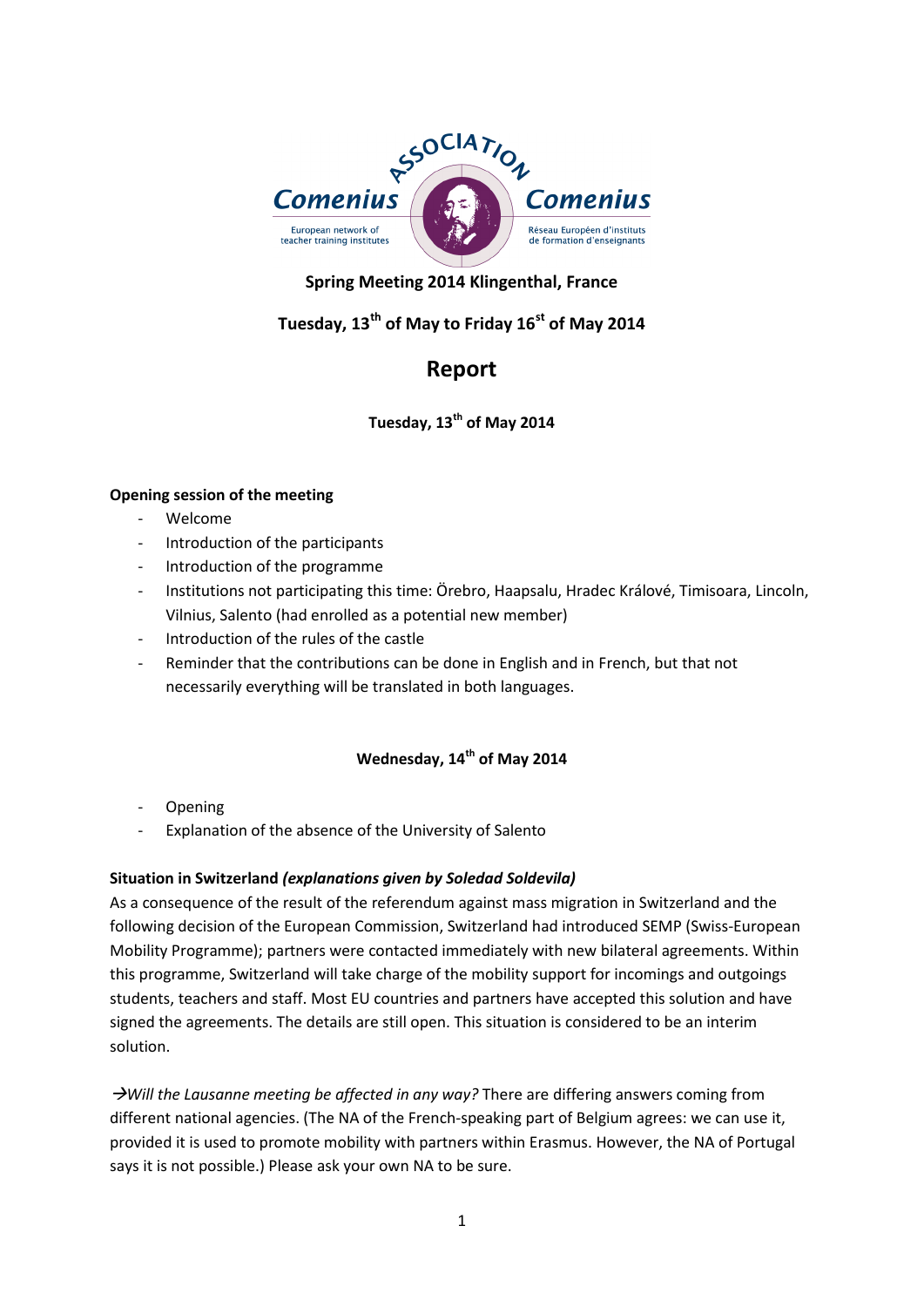#### **Evaluation of the IPs taking place in 2013/14**

- **Generation Y** (presented by Martine Wilmots)**:** very positive evaluation by teachers and students. All the persons involved are sorry that there is no  $4<sup>th</sup>$  round KA2 application handed in with a limited number of partners.
- **Soundshaping** (presented by Lia Frederiks)**:** very positive evaluation [http://soundshaping2014.wordpress.com](http://soundshaping2014.wordpress.com/)
- <sup>-</sup> **E-Skills (George Camacho)**: 2<sup>nd</sup> edition, better group dynamics than during the first edition. Idea: to reintroduce it as a strategic partnership, wish to continue the contacts and the work
- **Bootcamp** (Haapsaluu; presented by Jonathan Rooke and Jette Laursen): 3<sup>rd</sup> edition. Very positive evaluation, large group of students. Idea: follow-up through reaserch.
- **Ethics and Inclusion** (Ghent, presented by Kia Kimhag), 2<sup>nd</sup> edition
- **Early Years / Creativity** (Fanö/DK, presented by Chantal Muller): 3rd edition, 11 partners, large group. Good continuity for the teachers, very good interaction. Follow-up: staff weeks, final thesis, etc. Wish to go on with something with the international colleagues they know. <http://www.youngdiscoverers-ip.henallux.be/2014.htm>

- **Sustainable Development** (LLN, presented by Geneviève Laloy): general observation: participation in a short experience often leads to longer and more intensive commitment in international activities. Follow-up: focus on doing research together (Best experience for the students: preparing an activity for other students.)

Follow-up: teacher staff week "sustainable development in education" (between November 2014 and February 2015), to develop a new application for next year.

#### **Evaluation International Weeks**

- What to keep
- what to rethink
- suggestions

#### **Evaluation Erasmus student mobility**

- Added value
- Problem issues
- **Suggestions**

#### **Evaluation Erasmus teaching mobility**

Successful mobility Wishes Limits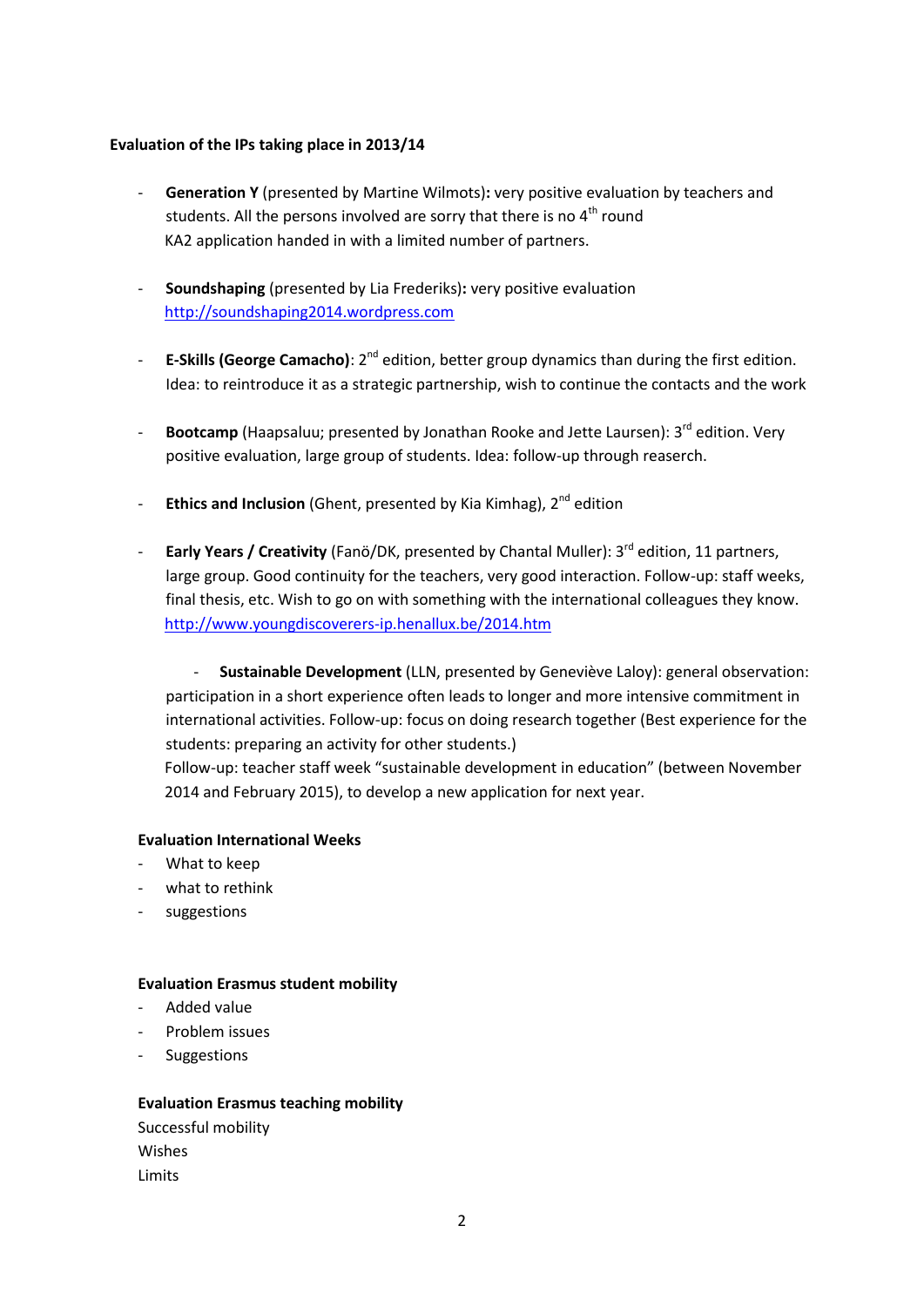#### **Comenius Journal 2014:**

The next journal will be coordinated by the University of Valencia Subject: "Sustainability", but any other articles are welcome The call will be published very soon. Colleagues are asked to hand in their abstracts **by June 15** Deadline of the compleded article: 25 July, in order to finish the journal in time for Lausanne. Address: Carmen Carmona[, Carmen.carmona@uv.es](mailto:Carmen.carmona@uv.es)

Instructions will be sent with the call. Please think of a picture and a short biography of the author. If an institution wishes to have more than 15 copies, please tell UV in advance. Also: if you less, please let them also know.

Please be aware that the journal is an important tool to make our activities visible – in a professional way.

 *Discussion: Should the statistics / mobility numbers be included in the journal? Should we start with the grid again?* There is a general wish to have the statistics continued, but not clear how to manage to get the information by the participants.

#### **Erasmus + and the perspectives for 2014/15**

Cf. presentation Chantal Muller

Erasmus +: There will be differences, but the basic ideas will remain the same.

1. KA 1: Individual Mobility = 63% of the budget. Student mobility: Minimum 2 months (SMP) or 3 months (SMS), maximum 12 mois. Teachers' mobility: minimum 2 days and 8 hours of teaching.

- 2. KA 2: Cooperation = 28% of the budget.
- 3. KA 3: Policy making (not relevant for the Comenius Association yet)

Turkey and Norway participate as programme countries (they can coordinate projects), but not Switzerland at the moment.

By 2020 20% of the students should be internationally mobile

What's new:

1. Student mobility: 12 months per study cycle. Student loans for Master programmes abroad. Erasmus also for alumni (if application handed in during the last year of studies) 2. Strategic partnerships: 3-10 partners, common goad, European added-value. Crosssectoral cooperation is encouraged.

*Discussion: What is the role of the partner institutions in the Comenius Association if a student wants to have a student placement (only):* They may help and guide the students, but they are not expected to provide the student with practical help or a placement.

#### **KA 2 applications handed in by the Comenius Association**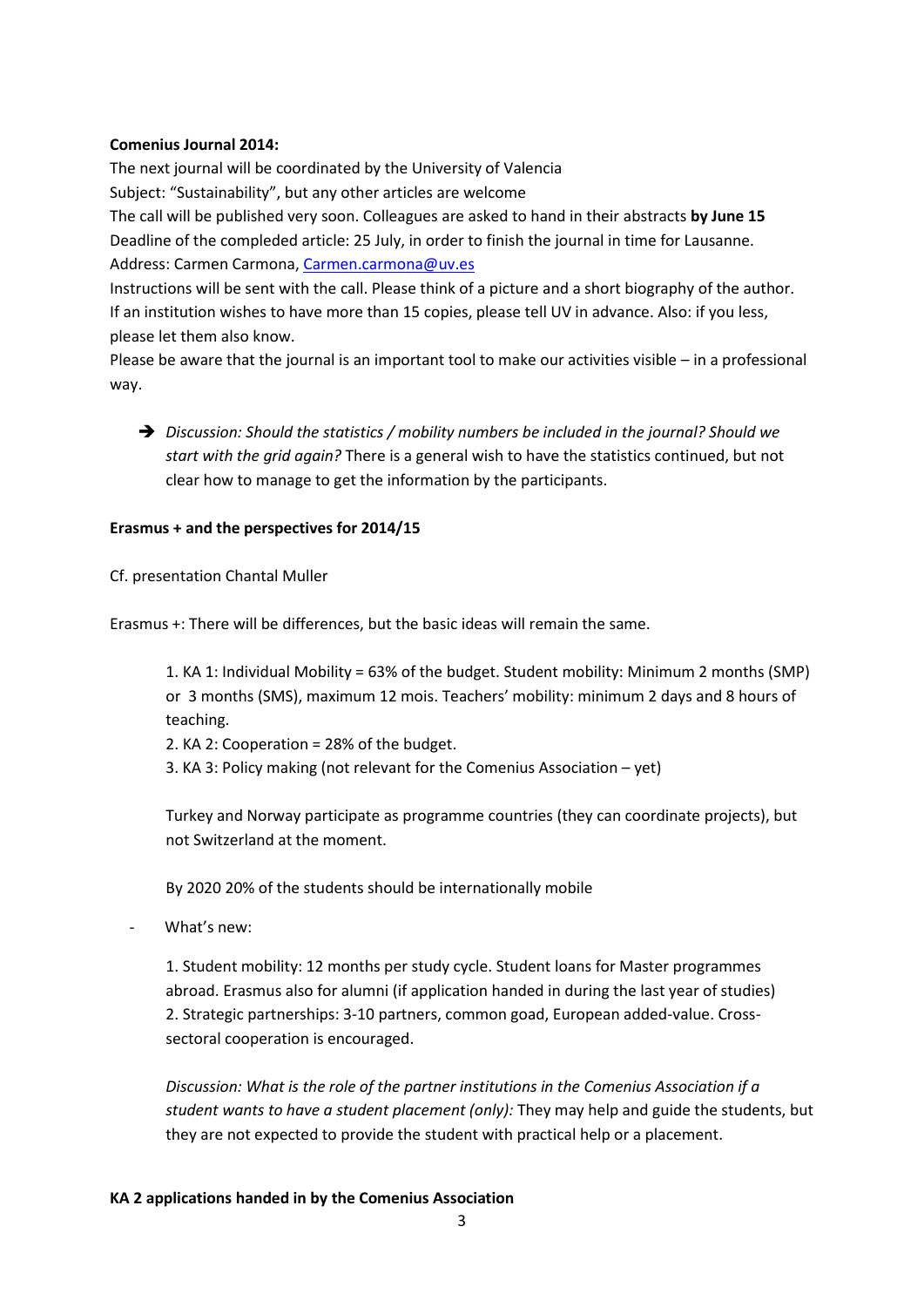Results of the meeting in Brussels (February 2014; preparatory meeting for a possible application):

### **1) Chantal Muller / Monika Becker: "Give every child a chance"**

### (Cf. presentation)

6 thematic study weeks within 3 years, "red thread": help to overcome disadvantaged groups Plan: to be handed in in April 2015 by Schwäbisch Gmünd Idea: follow-up of former, isolated IPs

**2) Geneviève Laloy: Comparative Education.** Blended courses: 1 week face-to-face-teaching, 5 weeks online. Target groups: Teachers, former students, headmasters of schools, teachers' associations. They are going to present more in Lausanne.

### **Experience with other KA2 applications:**

- Dublin: is partner in a KA2 project on primary schools and early years, lot of administrative work
- Schwäbisch Gmünd is partner in a KA2 project on CLIL; general remark: no last-minute-things possible anymore
- Namur, partner in a KA2 project: Subject: how to promote mobility. Not impossible, but more administration. It is more likely to get accepted if a school (and not a HEI) hands in the application.
- Valencia (Catholica): Study weeks on inclusion, follow up of a former Leonardo project
- HEP Lausanne: KA2 on the PEERS project, application coordinated by another HEI in Liège (not HELMO)

### **Strategic Partnerships – KA2**

Follow-up of a work started in Alkmaar (October 2013) Invitation to add (or delete) subjects and institutions from the list of possible projects.

A follow-up will take place in Lausanne.

Emphasis on short stays - they are special for the CA.

Idea Monika Roethle: Health topics (inside and outside school) will become more important

### **Administrative Council**

### **Organization of the spring meeting**

- Absences from the meeting, consequences for the Association, for the institutions and for the individual: if a cancellation takes place less than 5 days before the meeting – or not at all, the non-participants will have to pay for the additional costs.
- Invitations have to be sent in February, deadline end of March.
- Please confirm also if persons do NOT attend.
- Ask to forward it to other colleagues.
- The e-mail-address will be included into the enrolment form.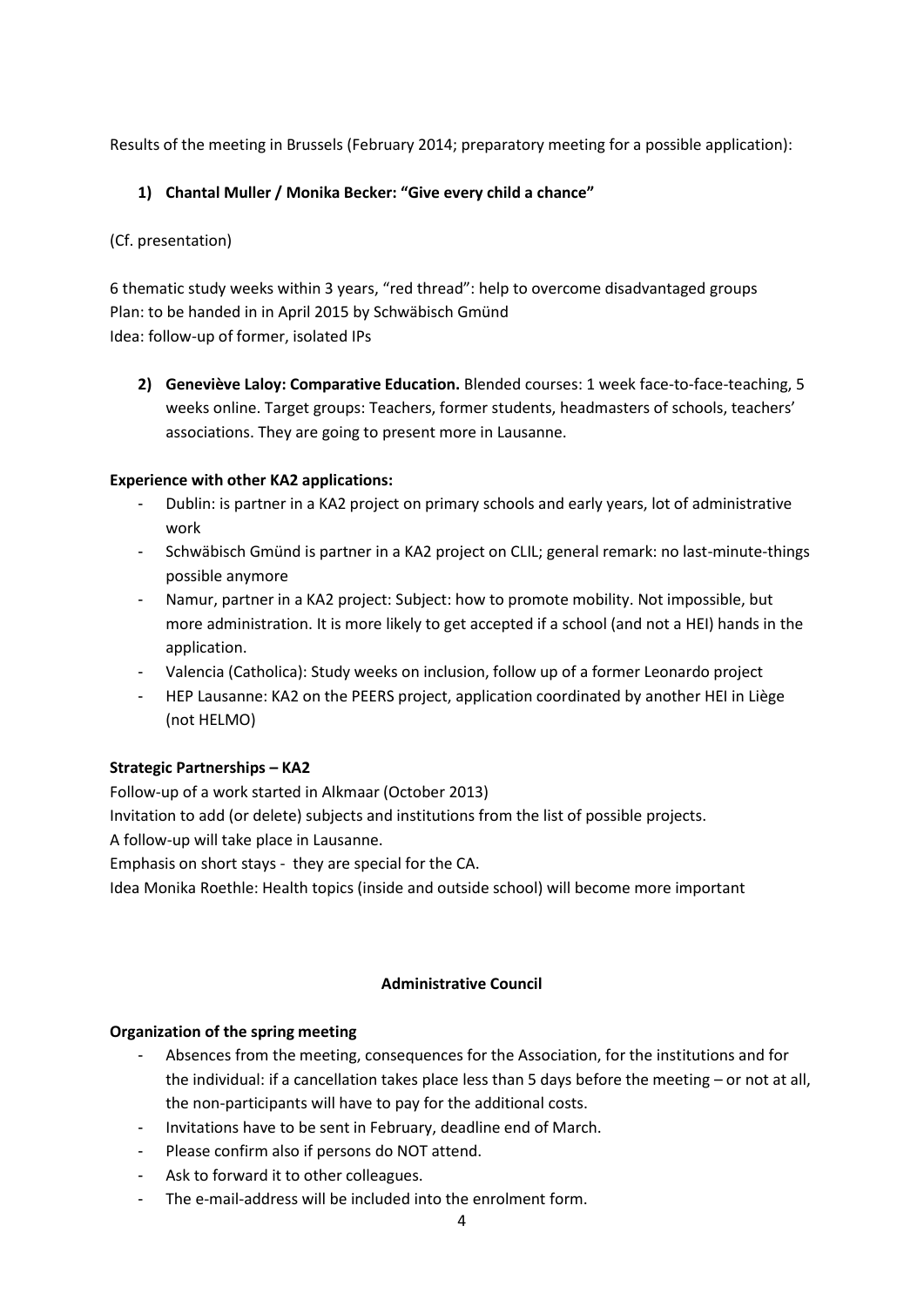- Discussion on how to reduce the number of early-leavers on Friday: shorter excursion on Thursday; leave after 10 a.m. on Friday.

#### **Possible new members:**

- Thurgau (German-speaking part of Switzerland): they will join the Lausanne meeting
- University of Education Krakow (but the contact given by Gerry O'Reilley, Beata Stankowska, has not replied to any of the recent e-mails anymore ...  $\rightarrow$  new contact?)
- Finland (University of Applied Sciences Yvaskylä)
- Northern Ireland (re-contact Peter Finn)

They will receive an invitation for Lausanne.

New members procedure:

- For Klingenthal they do not have to pay for the 70 Euro inscription.
- For the autumn meeting: They have to pay as all the others. If there is a special person invited to present something, it is different.

#### **Autumn Meeting Lausanne 2015**

- $-30.9 3.10.2015$
- Enrollment (online) by  $10^{th}$  of June
- Fee: 420 Euros
- 25<sup>th</sup> Anniversary-celebration: a Comenius mug

#### **Elections:**

Mandates of the two secretaries and of the treasurer will be reelected in Lausanne.

- Monika Becker (her mandate has already expired in 2013) would like to be a candidate again.
- Carla Gutmann-Mastelli will stop after Lausanne because of her retirement. She will be active in the Association in a different way.
- George Camacho would like to be candidate again.

### **Thursday, 14th of May**

#### **International Weeks (Preliminary dates)**

- Karel de Groot Antwerp 8.12. 12.12.2014
- Louvain la Neuve 2.2.-6.2.2015
- Barcelona 9.2. 13.2.2015 (Special topic: Bilingualism)
- ESCUNI 9.3. 13.3.2015
- Apor Vomos Vács, March 2015
- Thomas More 30.3. 3.4.2015
- Liège (dates still have to be communicated)
- Schwäbisch Gmünd 13.4. 17.4. or 20.4. 24.4.
- UCSYD Haderslev 20.4. 24.4. (Special topic: IT and socratic dialogue. Visitors welcome!)
- Santarem 20. 23.4.2015

#### **General information:**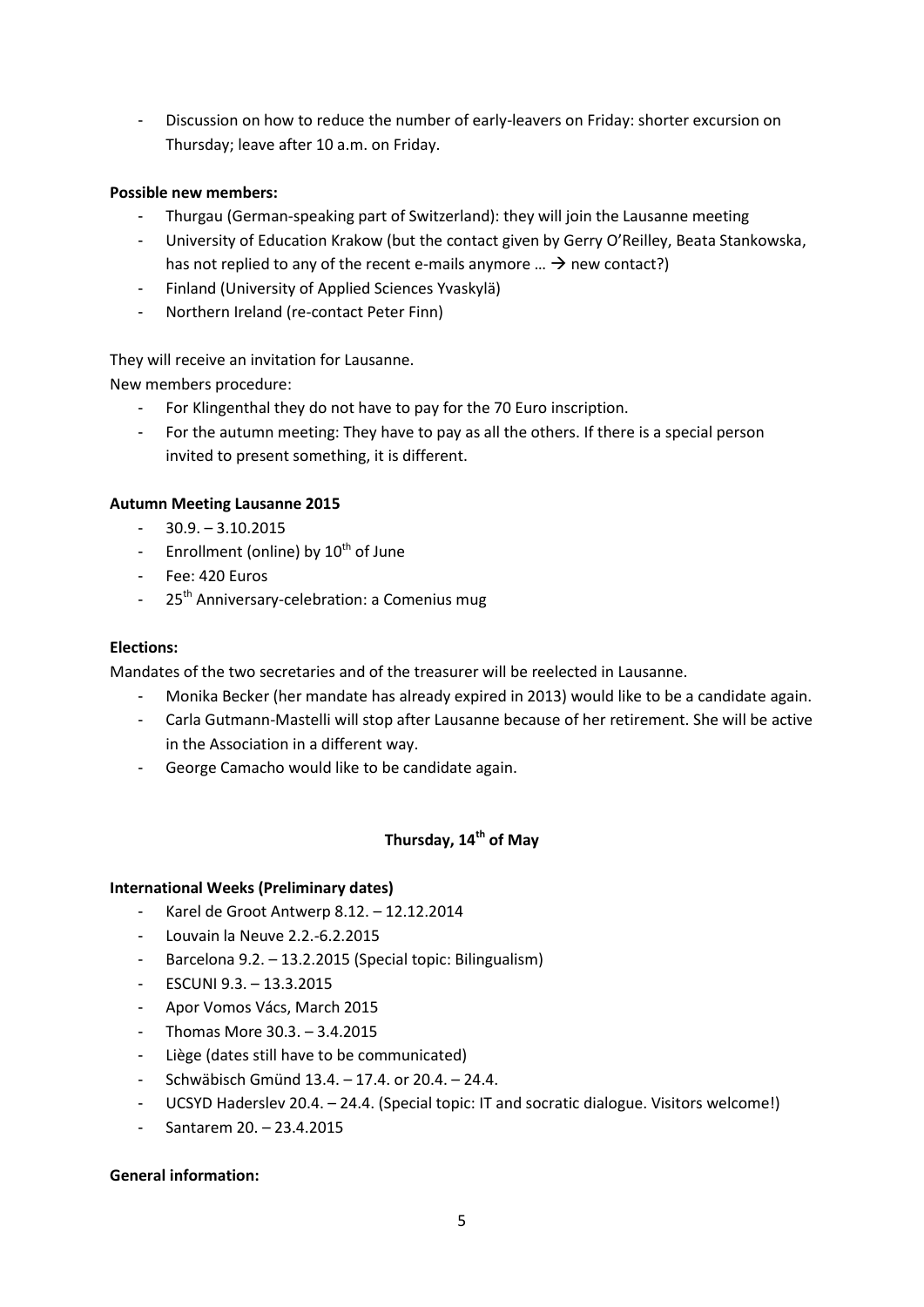### **New structure of the Erasmus courses UCSYD:**

Autumn: "A swan is born" (elementary) Spring: "Dare to win" (cancelled this year, but rather for preprimary) Spring: "Living and learning together" (primary and secondary) All Erasmus courses: Now open to Danish students, therefore a new "modularized" structure (cf. programme and UCSYD website)

#### **Aartevelde Ghent:**

"Bridges in Education" now 30 ECTS ( $9<sup>th</sup>$  of February – end of June): preprimary, primary and secondary education.

#### **HEP:**

English programme in spring 2015, 30 ECTS for all levels from 2016 on.

#### **La Salle:**

20 or 30 ECTS in English (practice included) in the spring

**Schwäbisch Gmünd:** English programme (30 ECTS, practice and German language course included) in the spring semester (April – July)

**Vienna:** Number of English courses is growing; winter and summer semester. Primary and secondary

#### **Thomas More:**

Conference, together with the University of Leuven: "Theology and Philosophy of Children" 25 – 28 February.

Teachers needed:

- $\bullet$  Visual Arts (1<sup>st</sup> semester)
- Story Telling  $(2^{nd}$  semester)
- Poverty  $(2^{nd}$  semester)

### **HELMO:**

Staff week: Employability 25 – 27 of February

### **Stavanger:**

Comparative Education as usual: spring 2015 Drama and Intercultural Communication: spring 2015

#### **LLN:**

4<sup>th</sup> year "Comparative Education": teachers wanted to present their educational systems, and do an activity with the students.

#### **Insurance matters:**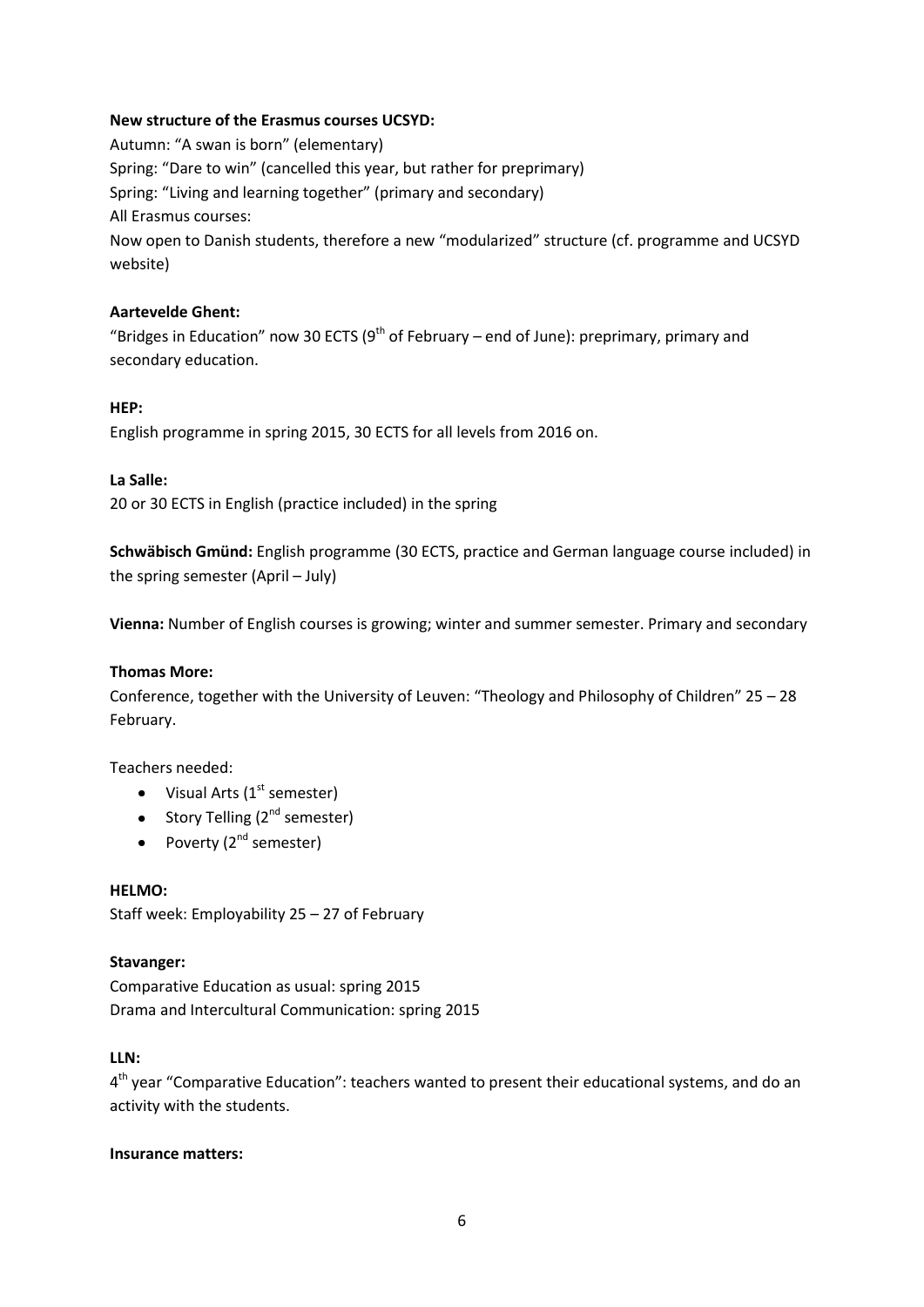Different procedures, some institutions help the students to find the right insurance, others decline the responsibility it to the student.

Advise: National Agencies

Check websites embassy.

### **Martine Wilmots: The new E+ learning agreement**

Cf. presentation

New: It has to be made sure that **all** the credits will be replaced. Europe wants to make sure students get validation for all ECTS.

New: There will a language competence test to assess the competence before and after the mobility – the test will be the same for everybody, but it is not ready yet, and the consequences have not been defined yet.

New: It will be necessary to specify in case of failure: second chance? Procedure?

New: Changes are only in exceptional cases, with explanations and to be signed within the first two weeks after arrival.

New: Full recognition at the home institution has to be documented in a detailed way (with ECTS, local grade, etc.).

New: Alternative ways of examination are accepted (for example Skype), but it has to be mentioned in the learning agreement.

Different ways to handle the complexity of the document: Split it in different parts (suggestion Martine Wilmots), work with scans.

## **Friday 16th of May**

### **Sustainability (example: "Which children do we leave to our planet" by Geneviève Laloy)**

A) Sustainability on an individual, local or global level

B) Sustainability in Education

→ Example: IP "Which children do we leave to our planet" in March 2014

Network to assure continuity: réseau idée

- C) Sustainability in international projects and in the Comenius Association
- What helps and what blocks the realization of such projects?
- Do they meet the needs of all the participants?
- Are the different dimensions of sustainability included in an interdisciplinary and systematic way?

The different levels of sustainability will be the topic of the Lausanne meeting 2014

Request: Lausanne participants should be given questions before the meeting.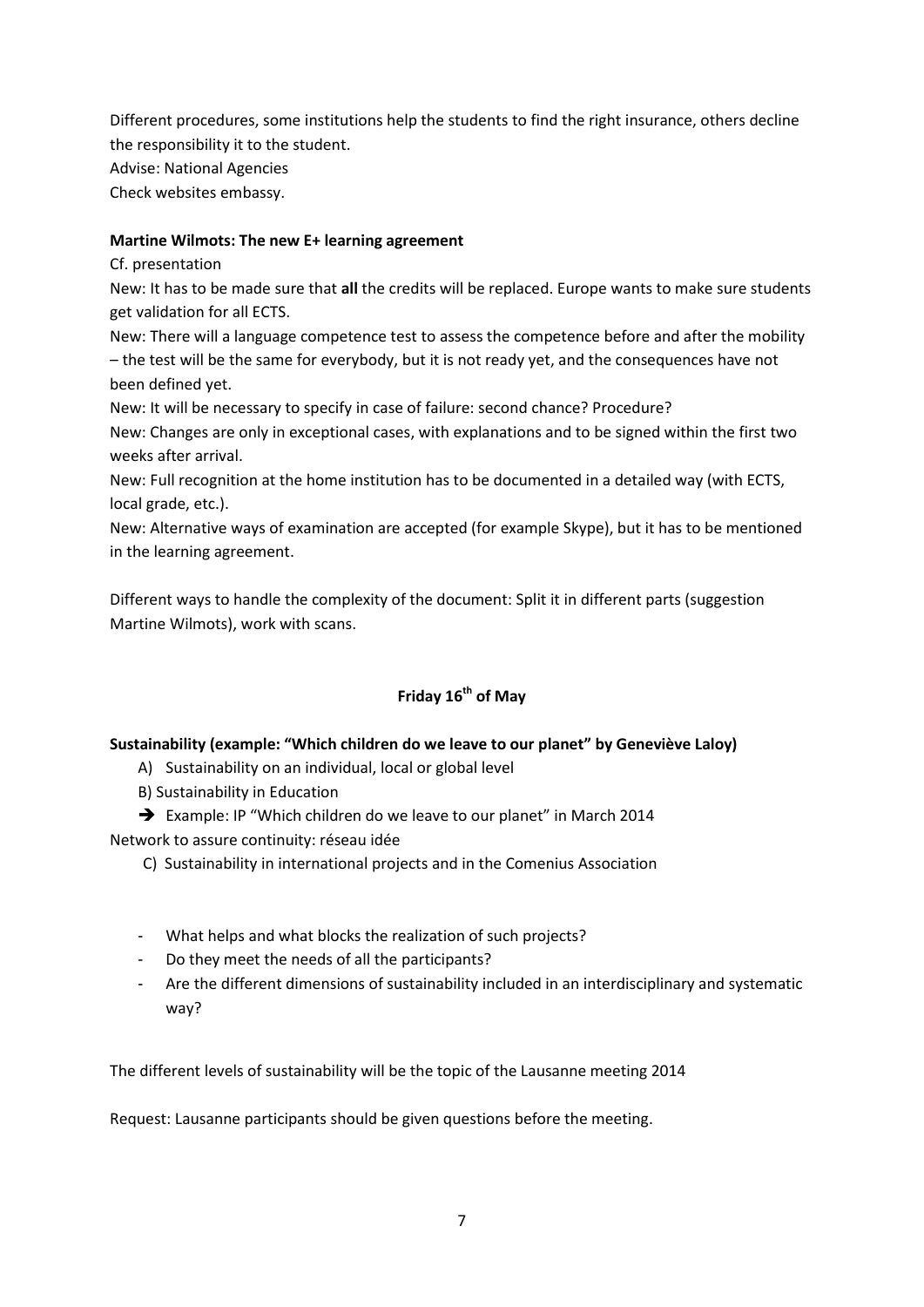#### **General Assembley**

### **Organisation of Klingenthal**

Next year, the meeting will stop after breakfast (and maybe a short working time), the participants will leave before lunch - but is to be agreed with Mrs. Stinzi.

Absences: last-minute cancellations will have to pay for at least one night

#### **Lausanne 2014:**

- $-30.9 3.10.2014$
- The invitation will be sent right after the meeting, online registration by the  $10^{th}$  of June.
- Payment: on the account of the Comenius Association, as early as possible.
- Fee: 420 Euros
- Travel recommendations will be given on the website as well as other practical information, updated on a regular base.
- Content: Lecture on sustainability and lecture on inclusion
- There will be no school visits
- Finance: Can we use OM inspite of the current situation in Switzerland. Please check you're your own National Agency. Justification: Meeting of all partners. Therefore "bilateral contacts" should have an important part in the programme.

#### **Elections:**

- If a mandate is expiring before the time, the new mandate starts from zero.
- Secretary 1: Monika (the mandate has expired already last year, will have to be elected). Monika would like to candidate again.
- Secretary 2: Carla will stop after Lausanne. A new secretary will have to be elected.
- Treasurer: The mandate will have to be renewed. George would like to candidate again.

**Potential new members:** Monika will send an invitation to Salento, PH Thurgau (confirmed already), Krakow, Yvaskylä, Belfast, Strasbourg. They will receive the invitation, but they have to pay as all the others will have to do.

### **25th Anniversary of the CA:**

The participants will receive a mug as a present.

### **"Friends of the Association"** (Carla Gutmann-Mastelli)

A group of formerly active members is proposing to offer help with their time and their expertise. No new association needed, it is aleady stated in the statutes. "Volunteer individual members" as a "think tank". Carla asks everybody to send names of formerly active members either to Carla or to Wim.

#### **Website:**

There is a website, and it works! Update the website and the "membres"-list.